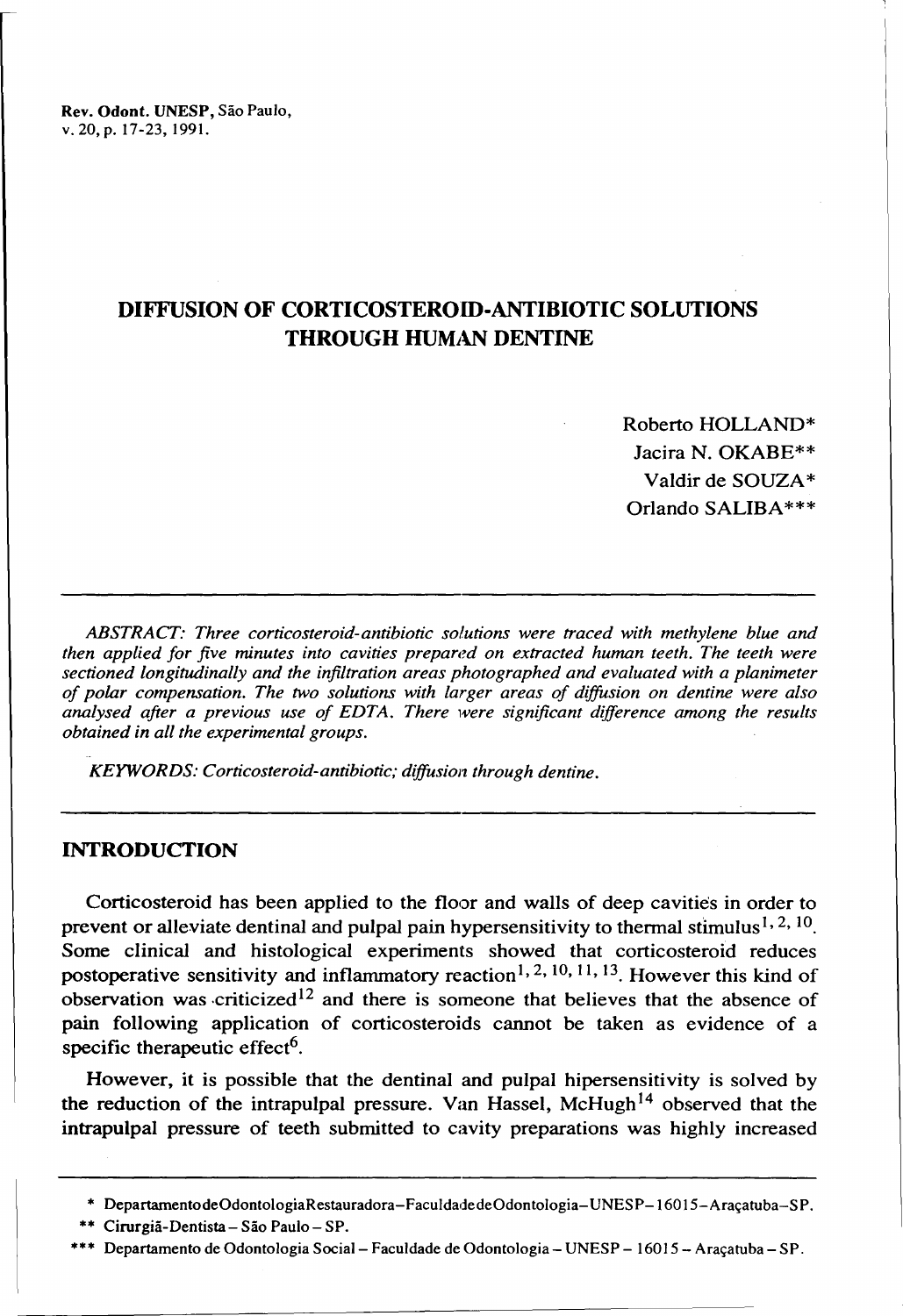Nevertheless, when corticosteroid was applied to the floor of the cavities, the treated teeth exhibited an intrapulpal pressure nearest the one observed in the control group. The authors concluded that the ability of corticosteroid to suppress intlammatory vascular changes can prevent pressure induced by venous collapse beneath deep cavity preparations.

It is evident that an important factor that can intluence the results, when corticosteroid is applied to deep cavities, is the ability of diffusion of corticosteroid on dentine. The subject of this work is to observe the diffusion of 3 corticosteroid-antibiotic solution on dentine of extracted human teeth.

### MATERIAL AND METHOOS

Forty extracted human maxillary central incisors were used in this study. Under standard conditions, cavities were prepared on labial and lingual walls of the cervical third of the roots, with a water-cooled high-spped handpiece. Thirty teeth were employed in the first part of the experiment. Each group of 10 teeth were used for a comparative study between two drugs. ln 5 of each 10 teeth one brand of drug was applied to the labial cavities and the other to the lingual ones. On the other 5 teeth the situation was reversed.

The completed cavities were air dried under pressure and then filled with the following corticosteroid-antibiotic solutions: Panotil (Zambon) - Nitrofurasone, polymyxin B sulfate, Neomicyn Sulfate, fluorhydrocortisone acetate, lidocaine  $clorhidrate$  and an excipient. Otosynalar (Sintex) - fluocinolone acetonide, polymyxin B sulfate, neomicyn sulfate, lidocaine clorhidrate, citric acid, propileneglycol and distiJIed water. Otosporin (Wellcome) polymyxin B sulfate, neomicyn sulfate and hydrocortisone. All the corticosteroid antibiotic solutions received methylene blue in order to obtain a solution at two percent.

The cavities were full filled with the studied drugs for 5 minutes. After this time the cavities were washed with running water and dried with pressure air. The teeth were then sectioned longitudinally at the level of the two cavities. The sections were photographed and the obtained slides projected, a11 in a standard condition. The projected areas of the dye diffusion were traced in a paper and the obtained delineation was measured in mm<sup>2</sup> with a planimeter of polar compensation (Hope  $n^{\circ}$ 6678). The obtained data allowed the seIection of two drugs that exhibited larger areas of dentin infiltration. These two drugs were again studied in another 10 teeth, with the same methodology described, but after the use of EDTA on the floor and walls of the cavities, for 2 minutes.

The statistical analysis of the obtained results was carried out using the Student's t-test for related data and for independent data, at a significance level of 0.05.

#### **RESULTS**

The mean of the diffusion areas observed in the different experimental groups can be observed on Table 1, the statistical analysis are on Tables 2 and 3 and the illustration on Figure 1.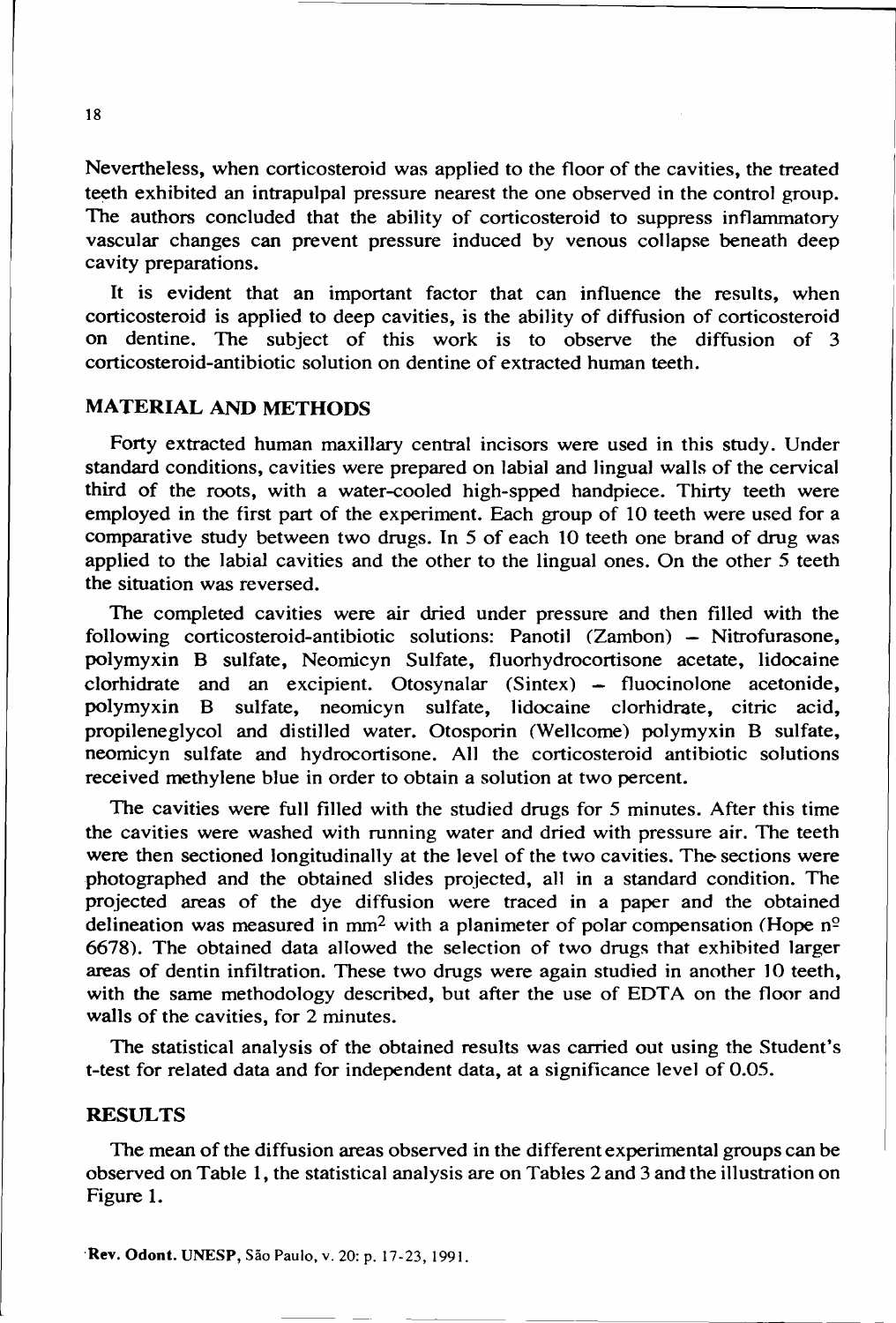The statistical analysis of the obtained data shows that:  $a -$  the mean of the diffusion areas observed with Otosporin is significantly higher than the mean of the diffusion areas observed with Otosynalar and with Panotil.  $b -$  the mean of the diffusion areas observed with Otosynalar is significanty higher than the mean areas of diffusion observed with Panotil. c – the mean of the diffusion areas observed with Otosporim  $-$  EDTA is significantly higher than the mean of the diffusion areas  $\frac{1}{2}$  observed with Otosynalar – EDTA.  $d$  – the mean of the diffusion areas observed with Otosporim  $-$  EDTA is significantly higher than mean of the diffusion areas observed with Otosporin.  $e - the mean$  of the diffusion areas observed with Otosynalar  $-$  EDTA is significantly higher than the mean of the diffusion areas observed with Otosynalar. f – the mean of the diffusion areas observed with Otosporin and Otosynalar - EDTA were statistically similar.

### DISCUSSION

ln this work we analysed the diffusion through dentine of corticosteroid solutions with a composition different from that studied by other authors that analysed prednisolone associated top-chlorophenol, rn-cresyl acetate and camphor<sup>1, 10, 11</sup>. We prefered different formulations because the drug proposed by MOSTELLER<sup>10</sup> has some components considered to be cytotoxic<sup>5, 9</sup>. Otosporin was selected to be analysed in this work by the good results observed on the treatment of dental pulp and periapical tissues<sup>3, 4, 8</sup>. Another reason was the interesting results we observed clinically with this drug in the treatment of dentinal hispersensitivity. The other drugs were selected in order to permit a comparative study between different formulations.

ln this work we observed that Otosporin was the drug that showed the larger areas of diffusion on dentine. These data explain partially the better results observed with Otosporin, comparatively to others, when employed in the control of the periapical tissues reactions after vital pulpectomy3.4

We also observed in this work that the use of EDTA enhances the diffusion of the studies drugs in a significant way. Besides this, we observed that with the use of EDTA, in 9 of cases Otosporin reached the root canal, while without EDTA only 4 cases showed the drug into the root canal. These facts suggest that with the use of EDTA a higher volume of the drug diffused on dentine in the limited time of  $5$ minutes. However, it is necessary to know better the consequence of the EDTA employment on dentine cavities. LINDERMANN et al<sup>7</sup> analysed "in vitro" the diffusion of EDTA on dentine, as well as its influence on cellular respiration and cell culture. They observed that EDTA was toxic in the two tested systems, because EDTA chelates calcium ions, which are essential to many metabolic processes, as well as other essential metal ions. However, these authors<sup>7</sup> believe that EDTA may be of negligible toxicity to the pulp when applied to intact dentine, because it fails to diffuse through that tissue to the pulp. It is possible that a quickly use of EDTA followed by a copious irrigation of the cavity with water should contribute to a better action of the corticosteroid solution without biological problems to the dental pulp.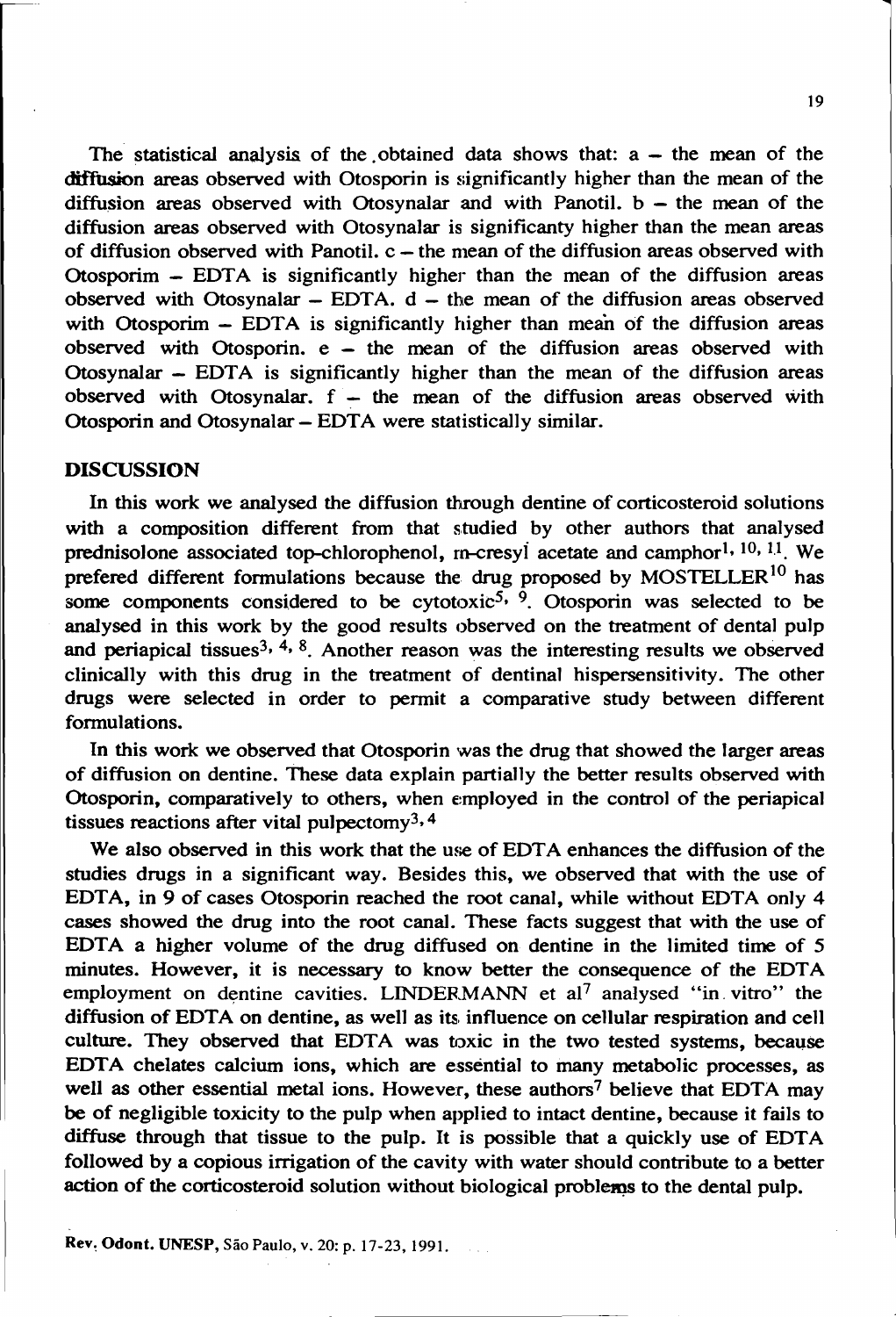| <b>GROUPS</b> | <b>DRUGS</b>    | <b>MEANS</b> |  |
|---------------|-----------------|--------------|--|
| 1             | Otosporin       | 1499.0       |  |
|               | Otosynalar      | 683.6        |  |
| $\mathbf{2}$  | Otosporin       | 1664.0       |  |
|               | Panotil         | 136.0        |  |
| 3             | Panotil         | 255.0        |  |
|               | Otosynalar      | 667.0        |  |
| 4             | Otosporin-EDTA  | 3357.0       |  |
|               | Otosynalar-EDTA | 1555.0       |  |

# TABLE  $1$  – Mean areas of diffusion, in mm<sup>2</sup>, observed 5 minutes after the use of the drugs

## TABLE 2 - Comparison between the drugs, Values computed of t (Student) for related date and critic value at a significance level of 5%

| <b>DRUGS</b>                           | t value | <b>Critic valume</b> |
|----------------------------------------|---------|----------------------|
| Otosporin<br>X<br>Otosynalar           | 7.86*   |                      |
| Otosporin<br>X<br>Panotil              | $6.32*$ | 2.262                |
| Panotil<br>X<br>Otosynalar             | 5.90*   |                      |
| Otosporin-EDTA<br>X<br>Otosynalar-EDTA | $5.24*$ |                      |

\* Significant

Rev. Odont. UNESP, São Paulo, v. 20: p. 17-23, 1991.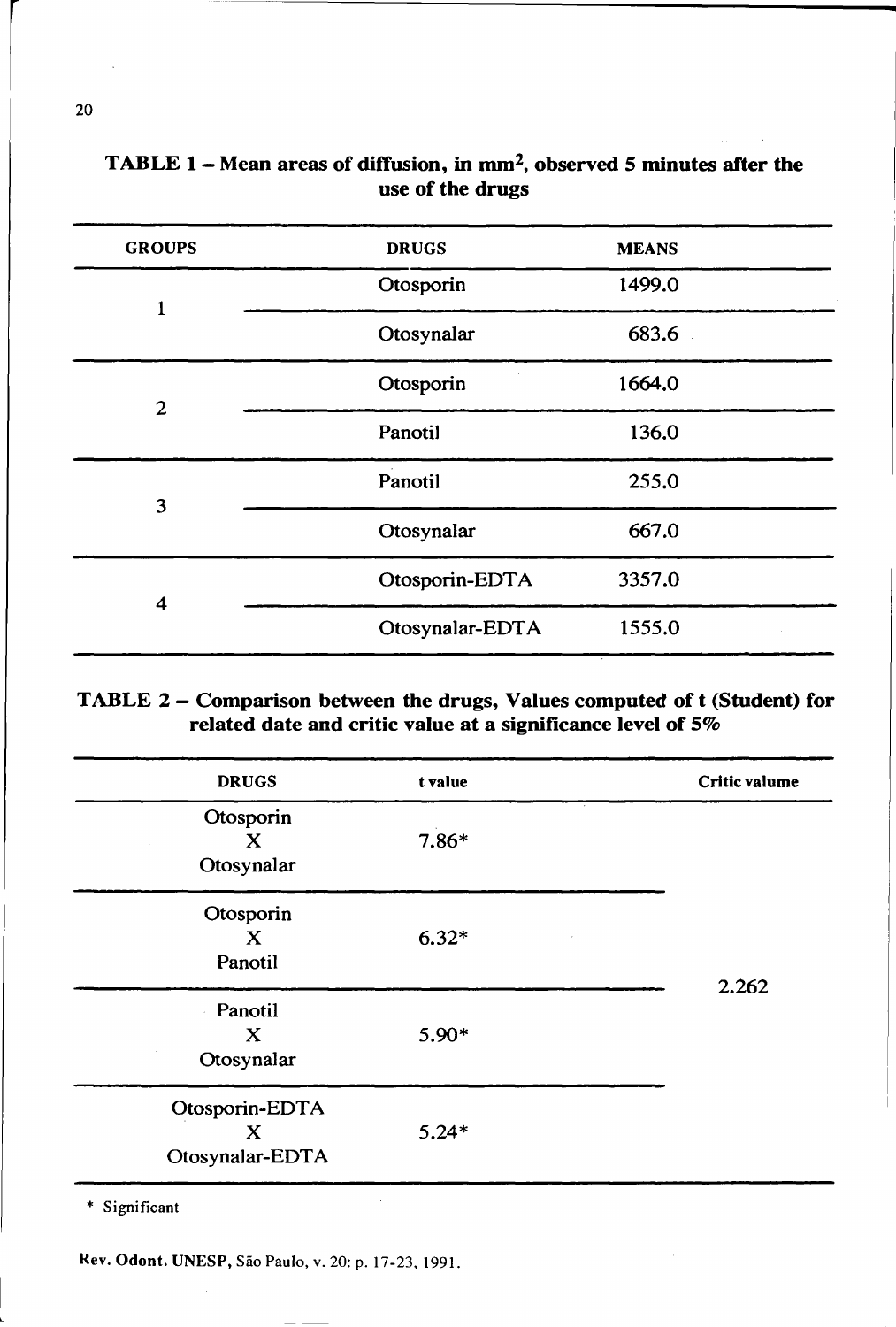

**TABLE 3 - Comparison between the drug , Values computed of T (Student) for independent date and critic vaJue at a significance levei of 5%**

FIG.  $1-$  Mean areas of diffusion on dentine, in mm<sup>2</sup>, observed 5 minutes after the use of the drugs.

Rev. Odont. UNESP, São Paulo, v. 20, p. 17-23, 1991.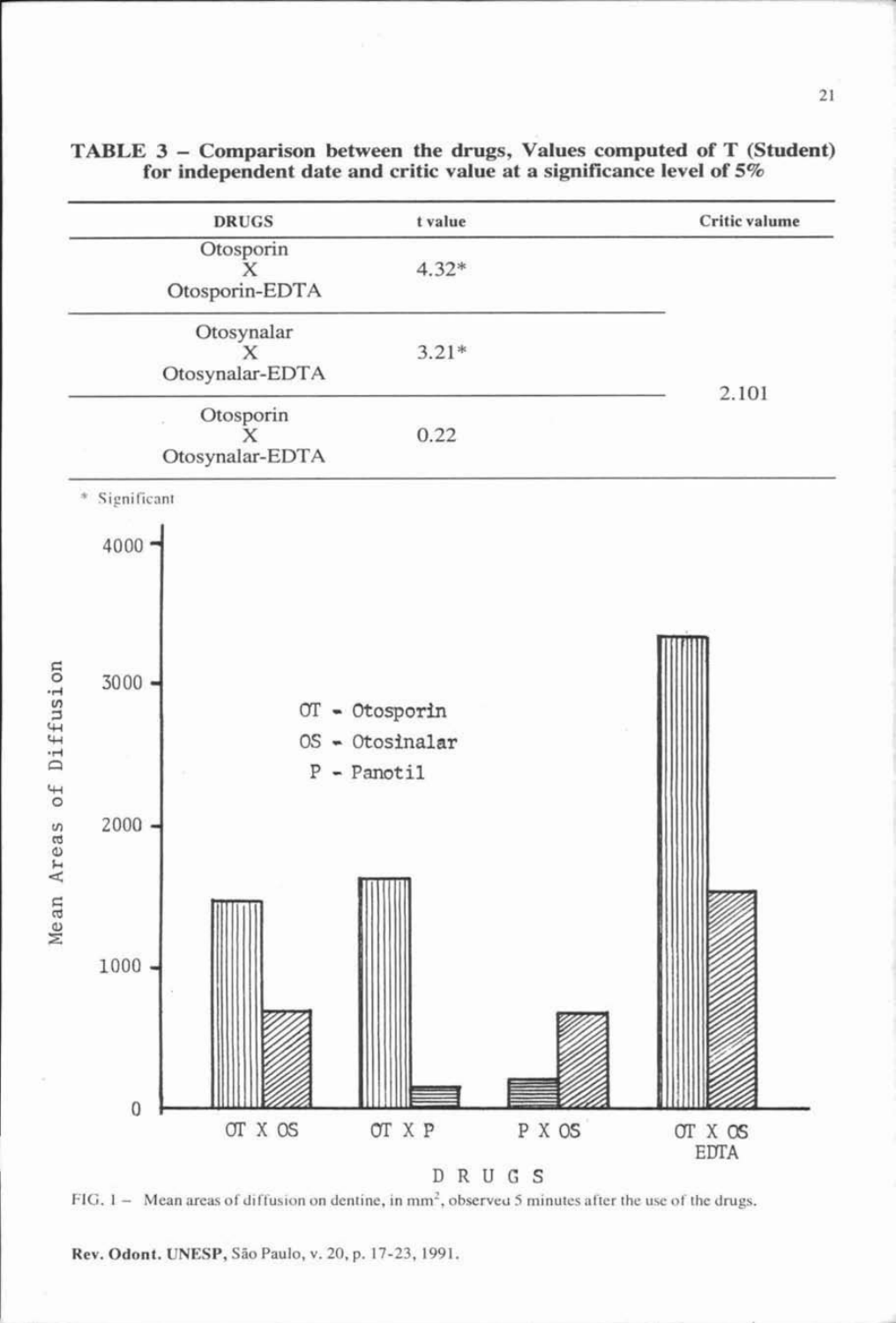The results of this work also show that there are significant differences in the diffusion of the studied drugs on dentine. It is possible that these differences on diffusion have a higher relation with the kind of excipient of the drugs. It is difficult to discuss the reason for these differences of diffusion on dentine because, with exception of Otosynalar, the others brands do not supply the employed excipients. But it is clear that if the subject of the treatment is the diffusion of the drugs on dentine, the selection of a drug with a high power of diffusion is very important. If this point was not observed the clinical results can be adverse and doubts about this kind of treatment can be introduced.

### **CONCLUSIONS**

The data obtained in this work indicated that there are significant differences between the mean areas of diffusion on dentine observed with the studied dnigs. The use of EDTA enhanced significantly the observed mean areas of diffusion.

HOLLAND, R. et aI. Difusãô de soluções à base de corticosteróide-antibiótico na dentina humana. Rev. Odont. UNESP, São Paulo, v. 20, p. 17-23, 1991.

*RESUMO: Três soluções à base de corticosteróide e antibiótico foram marcadas com azul de metileno e aplicadas por* 5 *minutos em cavidades padronizadas, preparadas em dentes humanos extraídos. Os dentes foram partidos longitudinalmente e as áreas de infiltração fotografadas e dimensionadas com o auxílio de um planímetro de compensação polar. As duas soluções com as maiores áreas de infiltração na dentina foram também analisadas após a aplicação prévia de EDTA no assoalho da cavidade. Houve diferenças estatisticamente significantes entre os resultados obtidos em todos os grupos experimentais, evidenciando-se o maior poder de penetração, na dentina, da solução denominada Otosporin. Observou-se, também, que o emprego do EDTA aumenta significativamente a penetração das soluções estudadas.*

*, UNrrERMOS: Corticosteróide-antibiótico; difusão na dentina.*

#### **REFERENCES**

- 1. DACHI, S.F., STIGERS, R.W. Effects of prednisolone on the thermal sensitivity and pulp reactions of amalgam restored teeth. *J. am. dent. Ass.*, v. 69, p. 565-71, 1964.
- 2. FRY, A.E., WATKINS, R.F. & PHATAK, N.M. Topical use of corticosteroids for the relief of pain sensitivity of dentine and pulp. *Oral Surg.,* V. 13, p. 594- 7, 1960.
- 3. HOLLAND, R., NERY, M.I., SOUZA, V., MELLO, W., BERNABÉ, P.F.E., OTOBONI FILHO, I.A. The effect of corticosteroid-antibiotic dressing in the behaviour of the periapical tissue of dogs teeth after overinstrumentation. *Rev. Odont. UNES?,* v. 10, p. 21-5, 1981.
- 4. HOLLAND, R., SOUZA, V., NERY, M.J., BERNABÉ, P.F.E., MELLO, W., OTOBONI FILHO, I.A. Emprego da associação corticosteroide-antibiótico durante o tratamento endodôntico. *Rev. paul. Odont.,* V. 1, p. 4-7, 1980.